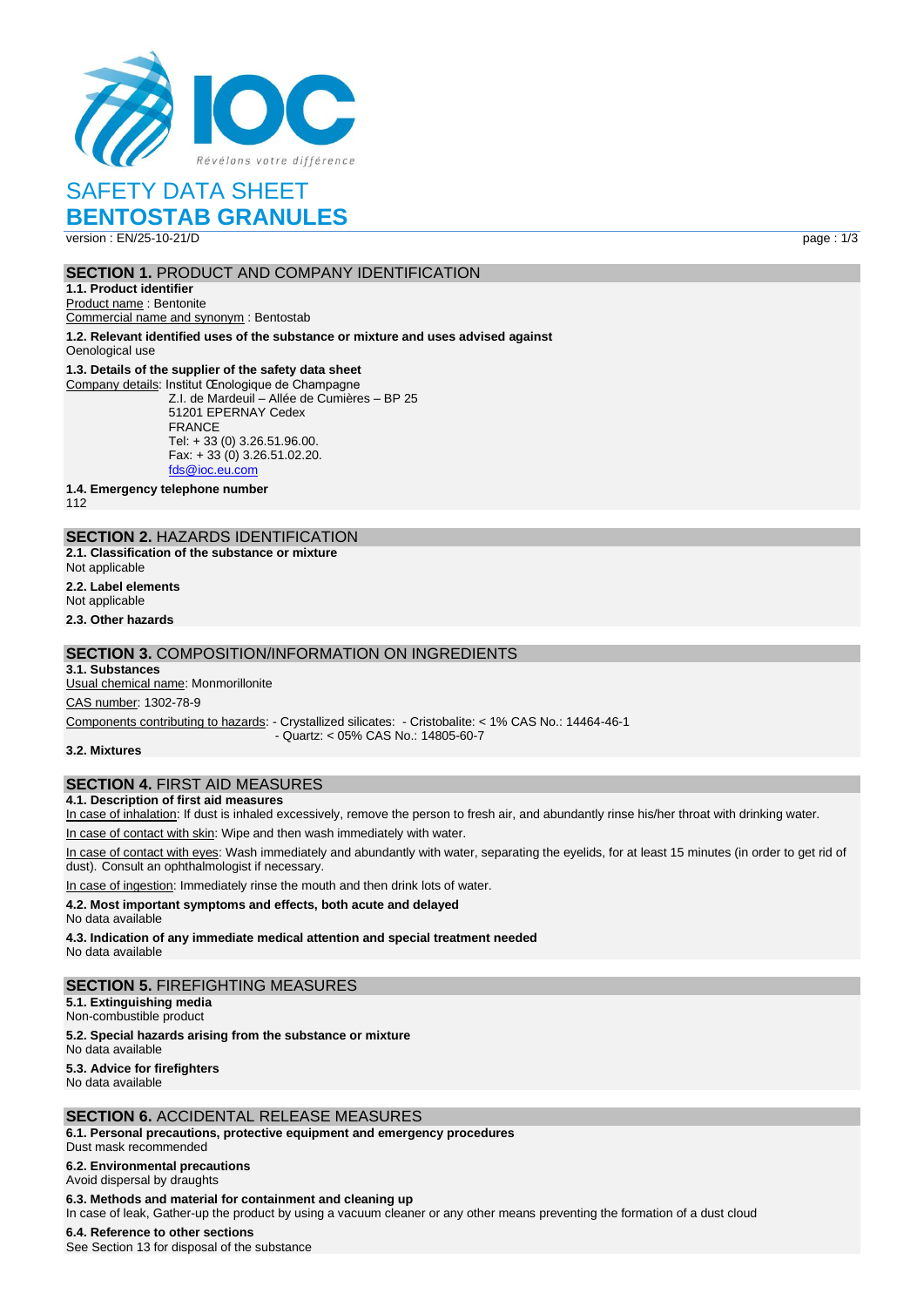

# SAFETY DATA SHEET

# **BENTOSTAB GRANULES**

version : EN/25-10-21/D page : 2/3

## **SECTION 7.** HANDLING AND STORAGE

#### **7.1. Precautions for safe handling**

- Technical measures: ensure that cold water sources and eye fountains are in close proximity.

- Protect workers from exposure: prevent the formation and dissemination of dust clouds in air.

- Other precautions: do not breath in dust.

#### **7.2. Conditions for safe storage, including any incompatibilities**

Store at room temperature in a dry room away from damp.

**7.3. Specific end use(s)**

#### **SECTION 8.** EXPOSURE CONTROL / PERSONAL PROTECTION

**8.1. Control parameters** Refer to section 15.

#### **8.2. Exposure controls**

Respiratory protection: Wear a dust mask if necessary. Eye protection: Protective glasses.

## **SECTION 9.** PHYSICAL AND CHEMICAL PROPERTIES

**9.1. Information on basic physical and chemical properties** Apperance : Granules Odour : No Odour threshold : No data available pH : No data available Melting / freezing point : No data available Initial boiling point and boiling range : No data available Flash point : No data available Evaporation rate: No data available Flammability (solid, gas) : No data available Upper/lower flammability or explosive limits: No data available Vapour pressure : No data available Vapour density: No data available Relative density: No data available Solubility(ies); No data available Partition coefficient: n-octanol/water: No data available Auto-ignition temperature: No data available Decomposition temperature: No data available Viscosity : No data available Explosive properties: No data available Oxidising properties: No data available

## **9.2. Other information**

## **SECTION 10.** STABILITY AND REACTIVITY

**10.1. Reactivity** No data available **10.2. Chemical stability** The product is stable under normal conditions of storage and handling **10.3. Possibility of hazardous reactions** No data available **10.4. Conditions to avoid** No data available **10.5. Incompatible materials** No data available **10.6. Hazardous decomposition products** No data available

## **SECTION 11.** TOXICOLOGICAL INFORMATION

**11.1. Information on toxicological effects** Irritation: repeated inhalation of dust can cause temporary irritations of the respiratory tracts (mechanical effect of dust).